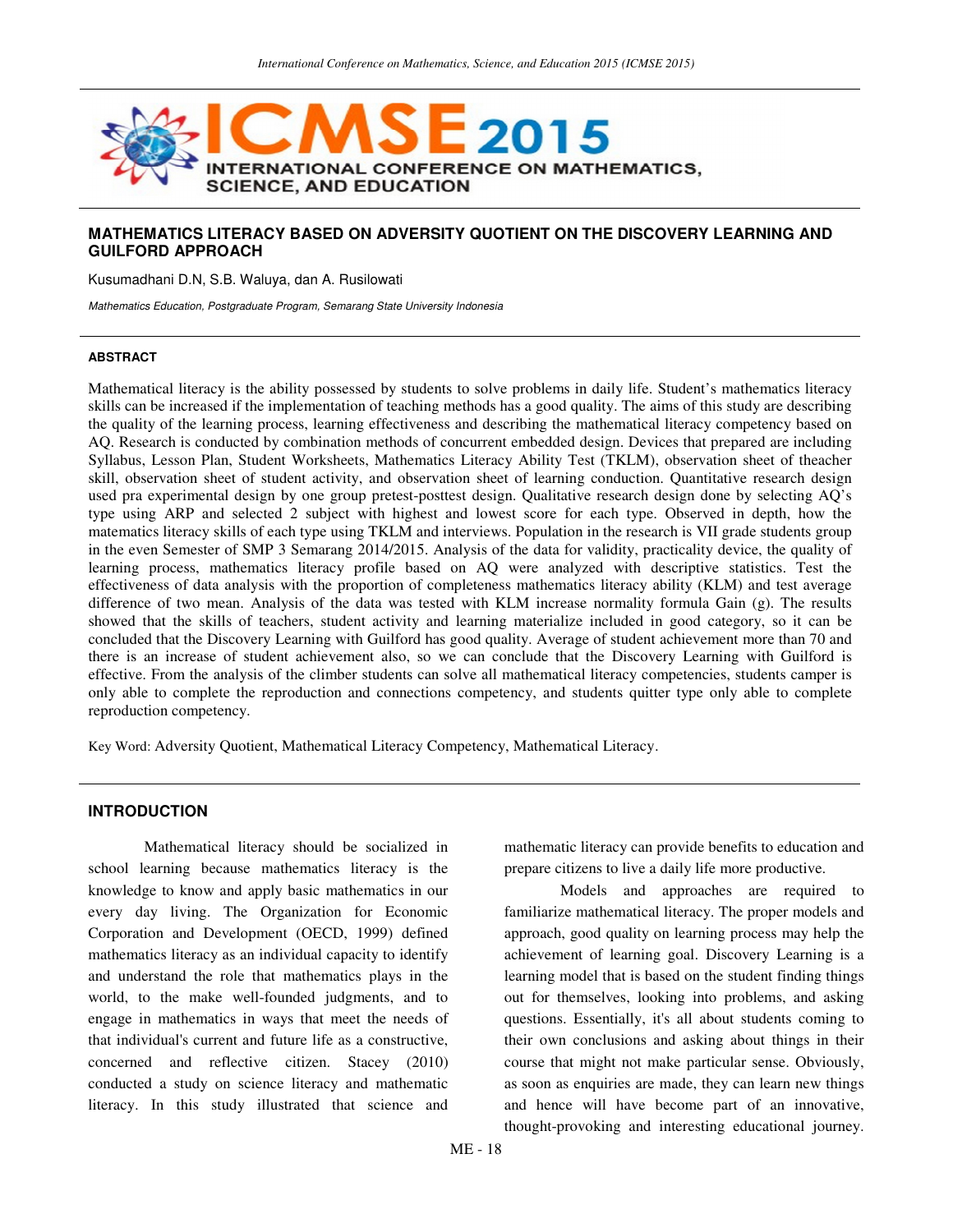Robert B Sund said that Discovery Learning can be defined as the learning that takes place when the student is not presented with subject matter in the final form, but rather is required to organize it him self.(Hamalik, 2001).

Moreover, learning approach also needs to be used in a study. The approach must consider mathematical literacy component. Literacy components not only focus on the process, but also there are the content and context, so it can be concluded that the model and learning approach that focuses on the process of thinking alone is not enough to cope, but the content and the products of the thought process should be included. Browse or type the information given is complete and the product must also be well planned in order to support the thinking of students. Learning model that focuses on the process, the content of what will be in the process, and results after processing will be able to improve the literacy skills of students.

According to Lunenburg (2012), knowledge of Guilford's primary mental abilities is potentially useful in analyzing the kinds of instructional activities practiced and planned. In reflecting on classroom activities, a teacher can determine whether balanced intellectual development is being encouraged. In analyzing curriculum guides and textbooks, a teacher can discover whether balanced intellectual development is an objective, and if it is planned adequately.

According to Guilford's Structure of Intellect (SI) theory, an individual's performance on intelligence tests can be traced back to the underlying mental abilities or factors of intelligence. SI theory comprises up to 150 different intellectual abilities organized along three dimensions, namely Operations, Content, and Products. The first dimension is operating, the operation means how way the information can be processed? The second dimension is the content, the content means type of information that is being processed. The third dimension is products, this dimension means the results of the processing performed by the operating dimensions of the various forms of content or content information. There are 5 kinds of operations, that is cognition, memory, divergent production, convergent production, evaluation. 6 kinds of products, that is units, classes, relations, systems, transformations, and implications. And 5 kinds of contents, that is visual, auditory, symbolic, semantic, behavioral. Dimension on Guildford can be apply in curriculum especially lesson plan (Meeker, 1987).

Besides, each student's situation certainly is not the same. Teachers should know the capabilities of each student in response to the material, solve problems, and resolve problems. Students' ability to respond to the material called the Adversity Quotient, or AQ. Stoltz (2000) defines as the ability Adversity Quotient used to assess the extent to which a person faces a complicated issue and turn it into a challenge to be resolved. Adversity Quotient is the ability to survive in the midst of obstacles and barriers.

According to Oliveros (2014), low AQ students describe low ability students solve problems of mathematics literacy and high AQ students describe the high ability students in solving problems of mathematical literacy. Cura and Gozum (2011) said that the dimensions of Adversity Quotient such as Control, Ownership and Endurance had a significant relationship with the Mathematics achievement of the respondents in the study. The level of Adversity Quotient and the Mathematics Achievement of the respondents were significantly related with one another.

## **METHODS**

This type of research is mixed methods with concurrent embedded models, qualitative method as the primary method. This study was conducted at SMP 3 Semarang. The research was carried out in VII B class in the second semester of academic year 2014/2015. This study began with the determination of the student's AQ type using Adversity Response Profile (ARP). Each category of AQ types was taken 2 students with the highest and lowest scores to be research subjects. Then students were given a pretest to determine students achievement before discovery with Guildford approach was applied. Furthermore, students were given Discovery learning with Guildford approach. During learning, skill of teacher, student activity, and learning materialize are observed by observer team to determine how the quality of the learning process. Next, student were given post test and interview. Post test and pre test were used to determine the effectiveness of Discovery Learning with Guidford approach. Post test and interview were used to analyse mathematical literacy based on type of Adversity Quotient. This analyzing uses 7 indicators from fundamental mathematical capabilities, that is communication; mathematizing; representation; reasoning and argument; devising strategies for solving problems; using symbolic, formal, and technical language and operation; and using matematics tools.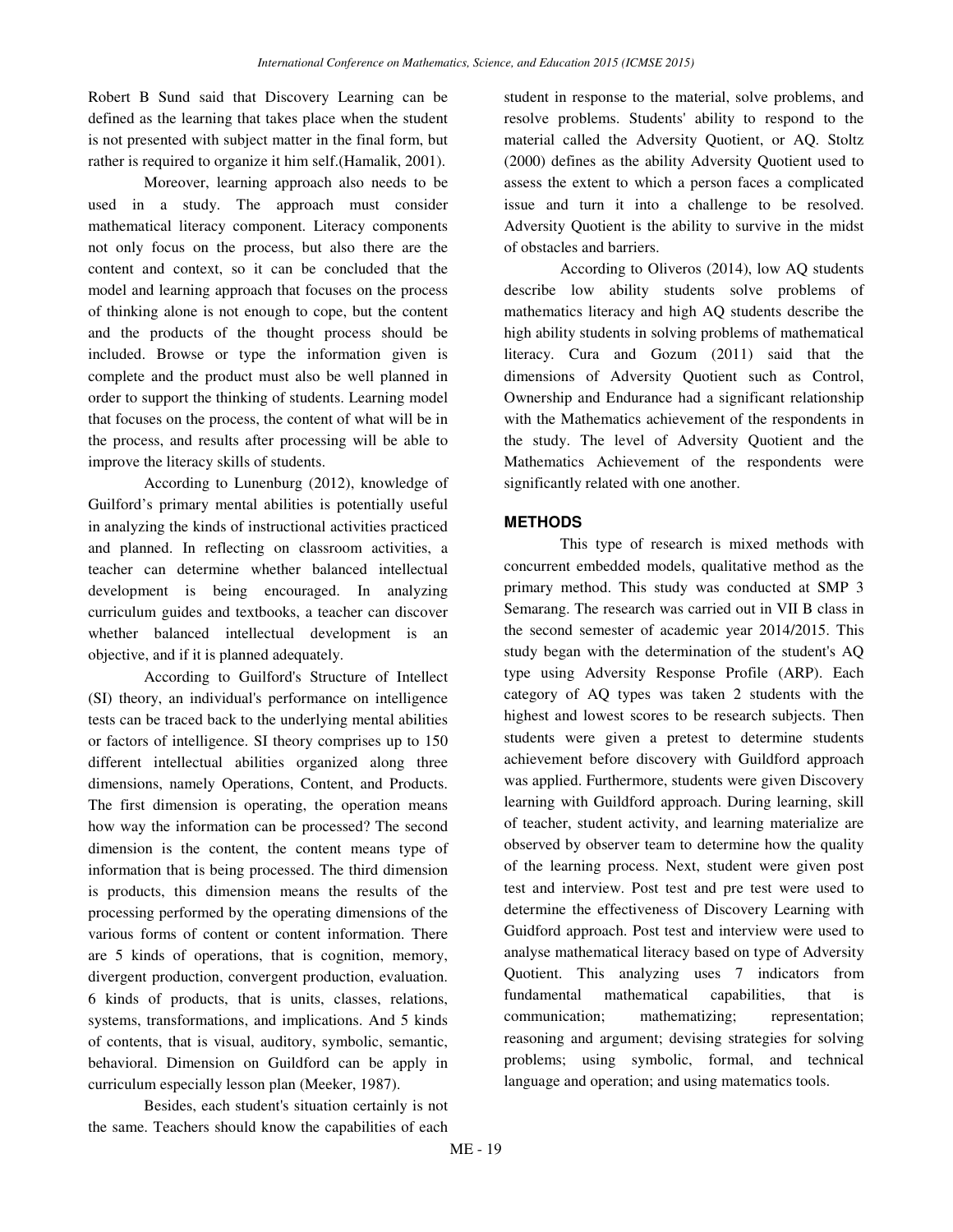# **RESULT AND EXPLANATION**

# **1. Quality of The Learning Process**

From the Table 1, we know that teacher's skill average score is 30.75. The scores exist in good category, or in other words the teacher has good skills on Discovery Learning with Guildford approach. Teacher should have a good skill because teacher have important role in education. So that teacher's skill can affect the quality of learning process. Student activity gets 31,935 on average score and student activity are in the good category also. It means students are active in Discovery Learning with Guildford approach. In line with Prasad's (2011) research which says that Discovery Learning provides students with an opportunity to take active part in teaching learning processes. Average score of learning conduction is 31,5. The scores are in the good category, in other words every learning step is done well. The third data exist on good category, so we can conclude that Discovery Learning with Guildford approach has a good quality in learning process.

| $= 100$ $\sigma$ $= 100$ $\sigma$ $= 100$<br>$\sim$ |                  |          |            |  |  |  |
|-----------------------------------------------------|------------------|----------|------------|--|--|--|
|                                                     | Average<br>Score | Category | Precentage |  |  |  |
| Teacher's skill                                     | 30,75            | Good     | 76,87%     |  |  |  |
| <b>Student Activity</b>                             | 31,935           | Good     | 79,83%     |  |  |  |
| Learning Conduction                                 | 31,5             | Good     | 78.75%     |  |  |  |

# **Tabel 1. Quality of The Learing Process**

# **2. Result of the Effectiveness Model of Discovery Learning with Guildford Approach**

The results of the development of learning tools can be said to be effective, because it has been tested on experimental class obtained results. (1) The results of the pretest represents an average value of 32, the average post test 78. Classical completeness test gives results that the proportion of students in the class has achieved of KKM over 75%. (2) The mean difference test gives results mean KLM students after applying Discovery Learning with Guildford approach better than before. (3) Results of tests of normality gain calculation showed an increase of 0.307 in the medium category.

# **3. Improvement Mathematical Literacy After Discovery Learning with Guildford Aproach Applied**

### **Quitter**

The Diagram 1 shows that improvement of literacy skills only occurs on reproduction and connections competency. On reproduction competence, improving the mathematics literacy skills is present in all indicators except using symbolic, formal, and operation indicator. On the competence of connections, the highest increasing in the ability of the indicators contained in the communication, mathematising, representation and reasoning and argument. Improved literacy skills of mathematics at several indicators is evidence that Quitter can develop through the Discovery Learning with Guilford approach. However, when viewed in further

improvement of the existing competencies each connection classified have a poor ability.



Diagram.1 Mathematics Literacy Skills of Quitter

#### **Camper**

On reproduction competency, 6 of the 7 indicators have improvement, there is only one indicator that no increasing, that is using symbolic indicator. On connection competency, all indicators have improvement. In general, the type of Camper have good mathematical literacy skills in reproduction and connection competency. And the last, on reflection competency, there are improvement in all indicators however still in a poor category.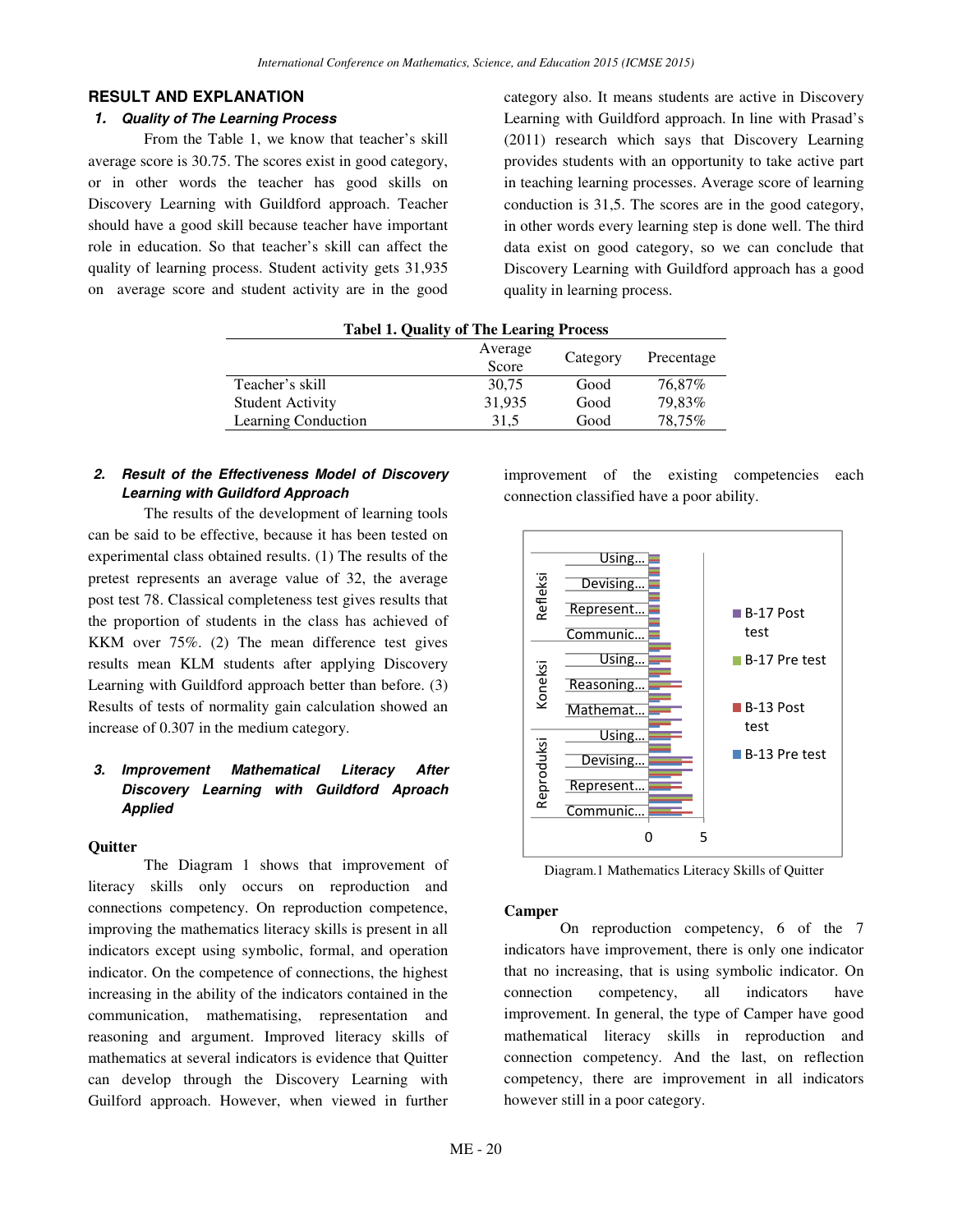

Diagram.2 Mathematics Literacy Skills of Camper

#### **Climber**

On reproduction competence to reflection, this Climber types of students increased in all indicators. On reflection competency, Climber has very high improvement, this is because when the pretest test Climber students did not answer the question at all, so that literacy skills are not visible at all. Then when postest, Climber answer all problems.



Diagram.3 Mathematics Literacy Skills of Climber

Improvement mathematics literacy skills indicates that the student is able to see things that are difficult or unfamiliar becomes easier, so it can improve the achievement on literacy competency. The results are similar to Akanmu (2013) which shows that learning strategies Discovery Learning can assist in the ability of learners to look simple from something complex. Trang (2014) said that The effectiveness of the new method is better than traditional methods. Burns and Alvin (1990) reaseach show that SOI by Guildford is more comprehensive than Bloom's Taxonomy.

| Type                        | Student | Competency Score |            |            | <b>Total Score</b> |
|-----------------------------|---------|------------------|------------|------------|--------------------|
|                             |         | Reproduction     | Connection | Reflection |                    |
| Quitter                     | $B-13$  |                  |            |            |                    |
|                             | $B-17$  | 23               |            |            |                    |
| Camper                      | $B-7$   | 28               | 24         |            | 0I                 |
|                             | $B-1$   | 33               | 27         | 14         | 74                 |
| $B-10$<br>Climber<br>$B-27$ | 35      | 35               | 32         | 102        |                    |
|                             |         |                  | 35         | 28         | 98                 |

**Tabel.2 Mathematics Literacy Score** 

4. Mathematics Literacy Profile Viewed From AQ

In reproduction competency, quitter type has a poor ability in two indicators, that is using symbolic and formal and technical language and operation. Six other indicators has a good ability. In connection competency, quitter has a poor ability in six indicators, and only has a worth ability in 1 indicator, that is reasoning and argument. In reflection competency, quitter has a poor ability in all indicators. From the table we know that quitter has highest score only in reproduction competency, and low score in connection and reflection

competency. It means, quitter only answer question in reproduction competency.

Camper type has a good ability in all indicators when solve reproduction and connection competency's problems. Such as the quitter type, camper has a poor ability in all indicators when solve reflection competency's problems. From the table we know that camper has highest score only in reproduction competency. Although connection competency's score less than reproduction competency, camper can solve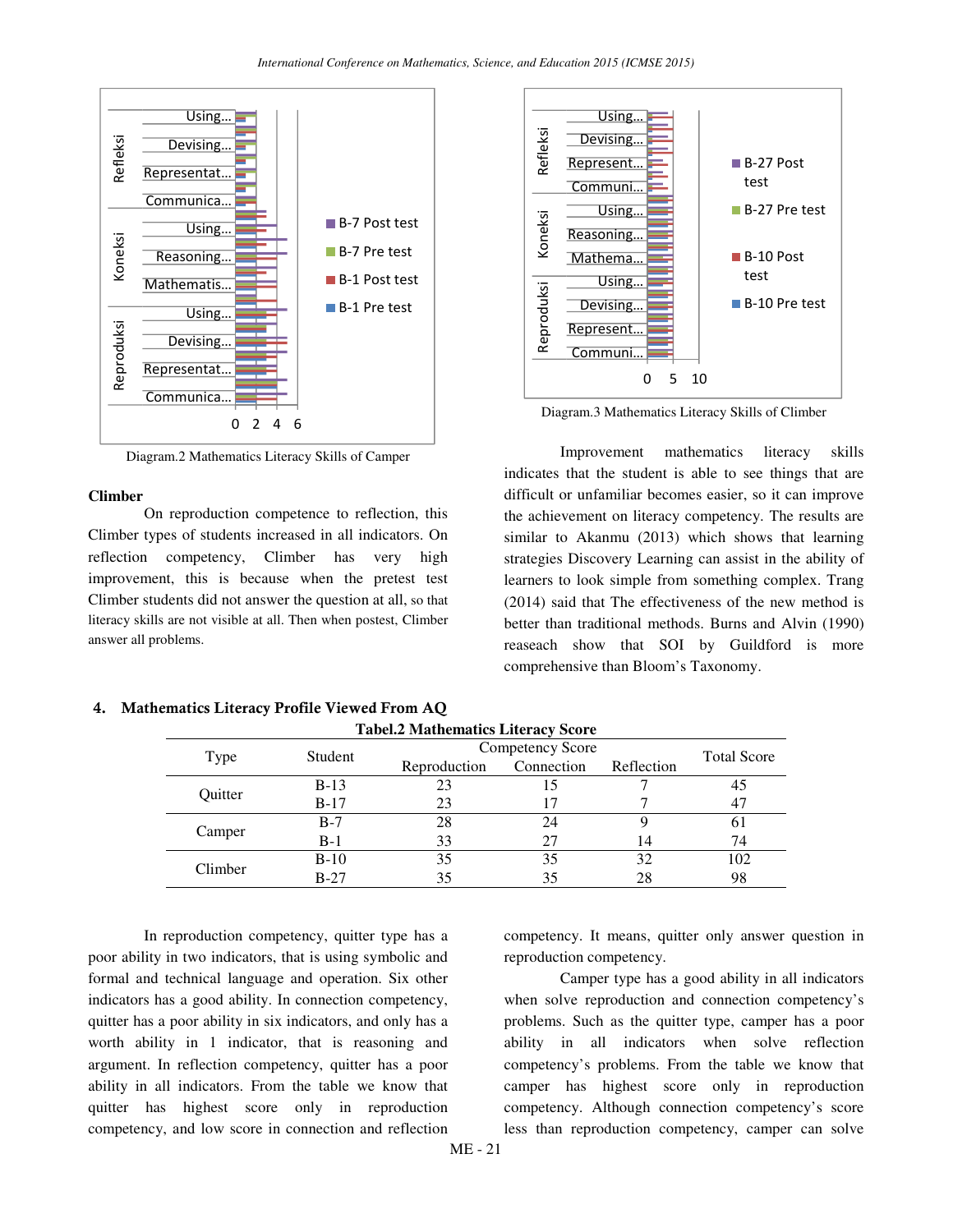connection competency's problems. It means, camper only able to solve reproduction and connection's problems.

Climber is the best type of AQ, climber can solve all question in all competencies. Climber can give

> sika alas = 20 cm, maka kinggis s cm  $= 9$   $\sqrt{28}$ ock jacoaban at moral a mozal delete teriode poiles shirt  $luas = \frac{1}{2} \times 20 \times t$  $= 10 cm<sup>2</sup>$ 60199 nicel Fish ciam delact foundman: 1 Portoreson Jadi ukuran yang mung bin adalah dlas= 10 cm dan lebar cm  $atau$   $a/gs = 20 cm$  $dag$  leber =  $s$  an. tapis bentuknya lebih  $bagus$  dongan ukuran alor 10 cm dan tinggi 10 cm  $n \sin \theta$ nedevant is

Picture 1. Climbers on Reason and Argument Indicator

Based on the Picture 1, we know that climber can give reasoning and argument, mathematizing, and communication. Whereas, reflection is about the most difficult.

Based on total score, students climber types have the highest scores, camper has a score below climber, and the Quitter has the lowest scores. In line with the research of William (2003) which states that students who have a high AQ will have better learning outcomes than students who have low AQ. Cura and Gozum (2011) also says that AQ influence the mathematics achievement.

# **CONCLUSION**

The conclusion of this study are as follows, (1) Discovery Learning with Guildford approach has a good quality in learning process. (2) Discovery Learning with Guildford approach effective for improving mathematics literacy ability. (3) students climber types have the highest scores, camper has a score below climber, and the Quitter has the lowest scores. The suggestion of this study are as follows, (1) Teachers should integrate learning Discovery Learning and Guildford approach into learning process. (2) applying LEAD to improve mathematics literacy skill.

### **BIBLIOGRAPHY**

Akanmu, M. A., & Fajemidagba, M.O. 2013. "Guided-discovery Learning Strategy and Senior School Students Performance in Mathematics in Ejigbo, Nigeria". *Journal of Education and Practice*, 4(12), 82-89.

reason and argument in a difficult problem. Below is an example of the students' answers on the problems of

- Burns, J.H., & Burns, A.C. 1990. "An Exposition of Guilford's SI Model as a Means of Diagnosing and Generating Pedagogical Strategies in Collegiate Business Education". *Developments In Business Simulation & Experiential Exercises*, 17, 34-37.
- Cura, J., & Gozum, J. 2011. "Correlational Study on Adversity Quotient and the Mathematics Achievement of Sophomore Students of College of Engineering and Technology in Pamantasan ng Lungsod ng Maynilaw". *Thesis*. Philipina : University of The City of Manila.
- Hamalik, O. 2001. *Proses Belajar Mengajar*. Jakarta: Bumi Aksara.
- Meeker, M. 1987. "A Curriculum For Developing Intelligence". *Article Published*, page 1-9.

reflection competency.